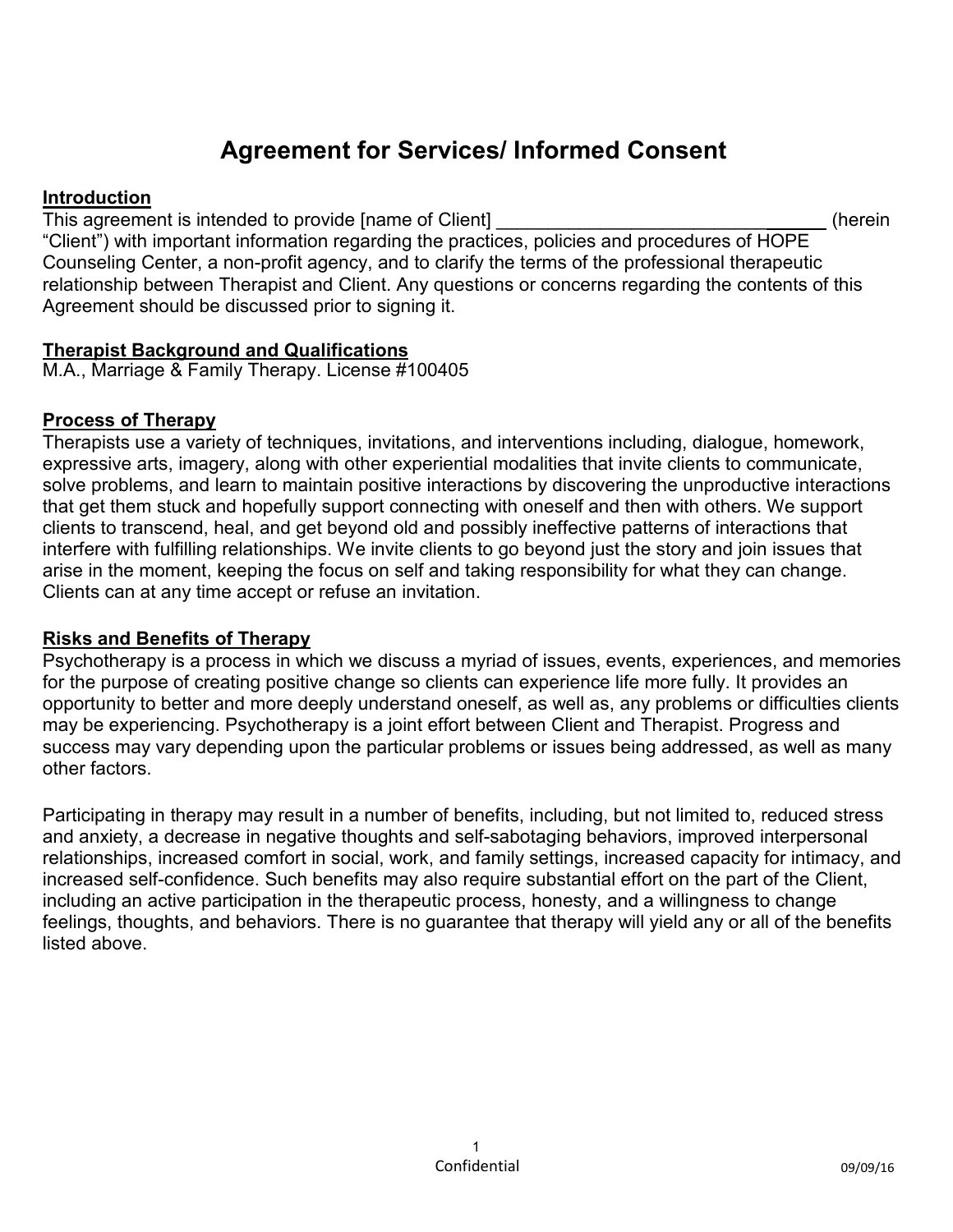Participating in therapy may also involve some discomfort, including remembering and discussing unpleasant events, feelings, and experiences. The process may evoke strong feelings of sadness anger, fear, etc. There may be times in which a client's perceptions and assumptions are challenged, and different perspectives offered. The issues presented by clients may result in unintended outcomes, including changes in personal relationships. Clients should be aware that any decision on the status of his/her personal relationships is your responsibility.

During the therapeutic process, some clients find that they feel worse before they feel better. This is generally a normal course of events. Personal growth and change may be easy and swift at times, but may also be slow and frustrating. Client should address any concerns he/she has regarding his/her progress in therapy with Therapist.

## **Professional Consultation**

Professional consultation is an important component of a healthy psychotherapy practice. Regular participation in clinical, ethical, and legal consultation with appropriate professionals is done on a regular basis. During such consultations, personally identifying information concerning clients will not be shared.

# **Records and Record Keeping**

Therapist may take notes during session, and will also produce other notes and records regarding treatment. These notes constitute Therapist's clinical and business records, which by law Therapist is required to maintain. Such records are the sole property of Therapist. Therapist will not alter his/her normal record keeping process at the request of any client or representative. Should Client or Representative request a copy of Therapist's records, such a request must be made in writing. Therapist reserves the right, under California law, to provide Client, or Representative, with a treatment summary in lieu of actual records. Therapist also reserves the right to refuse to produce a copy of the record under certain circumstances, but may, as requested, provide a copy of the record to another treating health care provider. Representative will generally have the right to access the records regarding Client. However, this right is subject to certain exceptions set forth in California law. Should Representative request access to Therapist's records, such a request will be responded to in accordance with California law. Therapist will maintain Client's records, once therapy is terminated, for seven years. Client's records will then be destroyed in a manner that preserves Client's confidentiality.

# **Psychotherapist-Patient Privilege**

The information disclosed by a client, as well as any records created, is subject to the psychotherapistpatient privilege. The psychotherapist-patient privilege results from the special relationship between Therapist and Client in the eyes of the law. It is akin to the attorney-client privilege or the doctor- patient privilege. If a subpoena is received for records, deposition testimony, or testimony in a court of law, the clinician will assert the psychotherapist-patient privilege on Client's behalf until instructed, in writing, to do otherwise by Client or Client's representative. Client should be aware that he/she might be waiving the psychotherapist-patient privilege if he/she makes his/her mental or emotional state an issue in a legal proceeding. Client should address any concerns he/she might have regarding the psychotherapistpatient privilege with his/her attorney.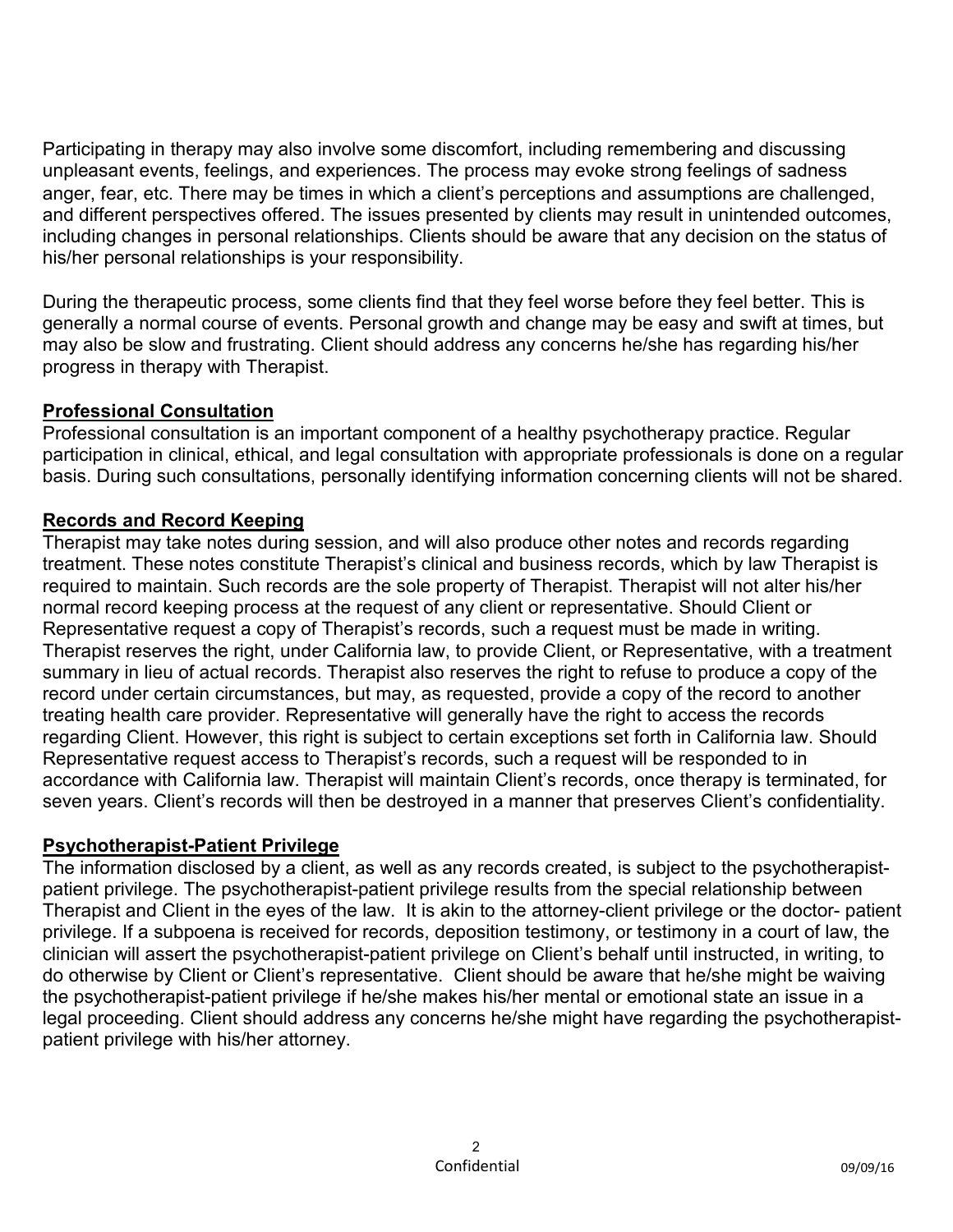## **Confidentiality**

The information disclosed by a client is generally confidential and will not be released to any third party without written authorization from Client, except where required or permitted by law. Exceptions to confidentiality, include, but are not limited to, reporting child, elder, and dependent adult abuse, when a client makes a serious threat of violence towards a reasonably identifiable victim, or when a client is dangerous to him/herself or the person or property of another.

## **Email**

Client is welcome to leave email messages at any time by sending a message directly to your therapist. If the email requires a response, therapist will make every effort to respond promptly, but be advised that it may take up to 24 hours to respond. If Client emails during the evening, on a weekend, or over a holiday, therapist may be unable to respond until the next business day.

While Client is welcome to send therapist multiple messages, email communication is not meant to take the place of an office visit or psychotherapy session. If Client requests that therapist read and respond to every email message sent between sessions, therapist may need to bill Client for that time at the same hourly rate that was agreed upon for office visits.

In case of an emergency, DO NOT use email, but immediately call 911 for emergency response.

Client should be aware that although therapist takes every precaution to ensure the confidentiality of email messages, there is the possibility that email communications can be intercepted. For this reason, Client should consider carefully whether or not Client would like to communicate via email.

Any email therapist receives from Client and any response therapist sends to Client (excluding appointment reminders or clarifications) will be printed out and kept in Client's treatment record.

# **Fee and Fee Arrangements**

The agreed upon fee between Therapist and Client is \_\_\_\_\_\_\_\_\_\_\_\_\_\_\_\_\_\_. Therapist reserves the right to periodically adjust fee. Client will be notified of any fee adjustment in advance. Clients are expected to pay for services at the time services are rendered. Cash and/or checks and credit cards are accepted. In the event of a returned check, Client is responsible for any bank charges occurred.

From time-to-time, a counselor may engage in telephone contact with Client for purposes other than scheduling sessions. Client is responsible for payment of the agreed upon fee (on a pro rata basis) for any telephone calls longer than ten (10) minutes. In addition, from time-to-time, a counselor may engage in telephone contact with third parties at Client's request and with Client's advance written authorization.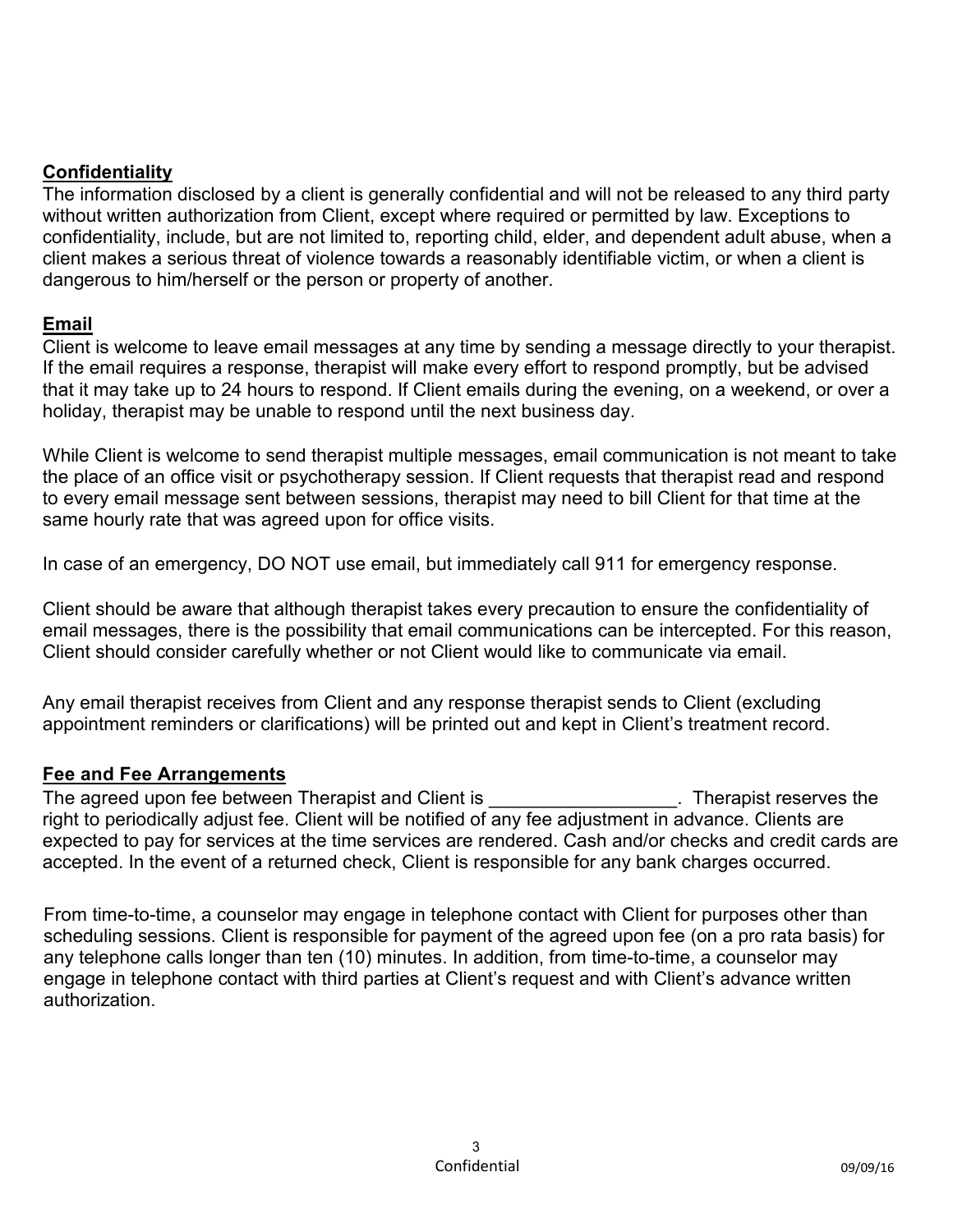Client is responsible for payment of the agreed upon fee (on a pro rata basis) for any telephone calls longer than ten minutes.

#### *\_\_\_\_\_\_\_\_\_Please initial here that you agree to the Fee/Fee Arrangements*

## **Cancellation Policy**

Client is responsible for payment of the agreed upon fee for any missed session(s). Client is also responsible for payment of the agreed upon fee for any session(s) for which Client failed to give at least 24 hours' notice of cancellation. Since the scheduling of an appointment involves the reservation of time specifically for you, a minimum of 24 hours notice is required to re-schedule or cancel an appointment. Clients are requested to provide a credit card number that can be used for billing in the event of a late cancellation or no show. The full session fee will be charged to the credit card number provided for appointments missed without notice or canceled with less than 24 hours' notice, unless we are able to find a mutually agreeable time to reschedule the appointment within the same week.

## *\_\_\_\_\_\_\_\_\_Please initial here that you understand & agree to the Cancellation Policy*

## **Credit Card Authorizations**

**Payments:** Sessions are payable via cash, check or credit card (Visa, MasterCard, or Discover). You are expected to pay your session fee at the start of each session. Telephone conversations, site visits, report writing and reading, consultation with other professionals, releases of information, reading records, longer sessions, travel time, etc. will be charged at the same rate unless otherwise indicated and agreed upon. Credit card information will be kept private other than by electronic means for billing. *Please initial here that you understand & agree to the Credit Card Authorizations* 

# **Therapist Availability**

Access will be available to the therapists confidential voice mail that allows a client to leave a message at any time. Every effort to return calls within 24 hours (or by the next business day) will be made, but cannot be guaranteed. In the event that client is feeling unsafe or requires immediate medical or psychiatric assistance, he/she should call 911, or go to the nearest emergency room.

# **Termination of Therapy**

We reserve the right to terminate therapy at our discretion. Reasons for termination include, but are not limited to, untimely payment of fees, failure to comply with treatment recommendations, conflicts of interest, failure to participate in therapy, Client needs are outside of Therapist's scope of competence or practice, or Client is not making adequate progress in therapy. Client has the right to terminate therapy at his/her discretion. Upon either party's decision to terminate therapy, we will generally recommend that Client participate in at least one, or possibly more, termination sessions. These sessions are intended to facilitate a positive termination experience and give both parties an opportunity to reflect on the work that has been done. We will attempt to ensure a smooth transition to another therapist by offering referrals to Client.